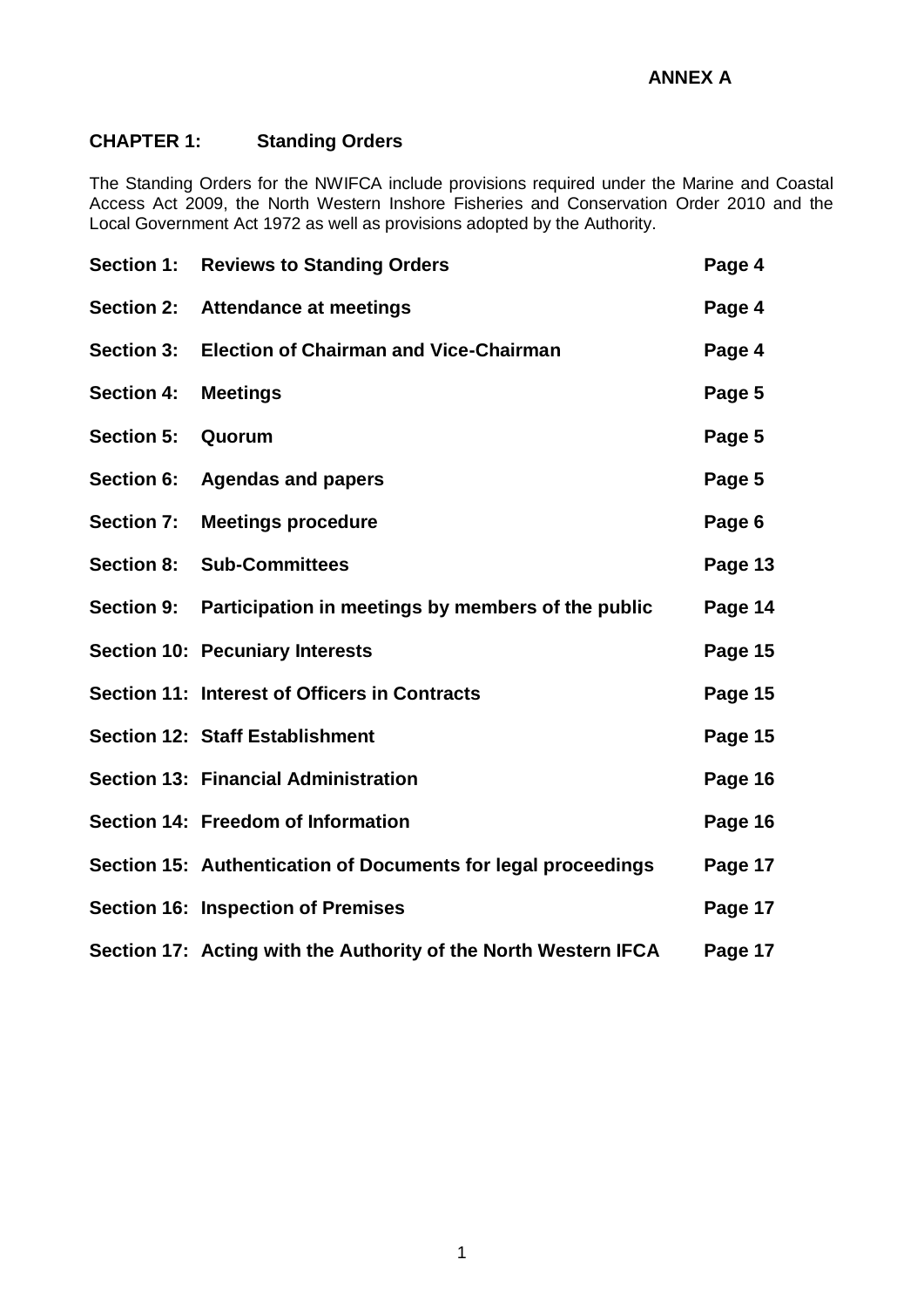# **STANDING ORDERS**

The following Standing Orders were approved by resolution on  $12<sup>th</sup>$  June 2015 and supersede all previous Standing Orders.

# **Section 1: Reviews to Standing Orders**

### Variation and Revocation of Standing Orders

1.1 Any motion to add to, vary or revoke these Standing Orders shall when proposed and seconded stand adjourned without discussion until the next ordinary meeting of the Authority.

### Suspension of Standing Orders

- 1.2. (a) Subject to paragraph (b) of this Standing Order, any of the Standing Orders may be suspended so far as regards any business at the meeting where its suspension is moved.
	- (b) A motion to suspend Standing Orders shall not be moved without notice unless there shall be present at least one-half of the whole number of the Members of the Authority or the Committee as appropriate.

### Standing Orders to be given to Members

1.3 Printed copies of these Standing Orders, and of such Statutory Provisions as regulate the proceedings and business of the Authority shall be given to each Member of the Authority on their appointment by the Chief Executive.

### Interpretation of Standing Orders

1.4. The ruling of the Chair as to the construction or application of any of these Standing Orders, or as to any proceedings of the Authority shall not be challenged at any meeting of the Authority.

# **Section 2: Record of Attendances**

- 2.1. (a) Every member of the Authority attending a meeting of the Authority, or of any of its Committees or Working Party of which he is a member, shall sign his name in the attendance book or sheet provided for that purpose.
	- (b) Any Local Authority Member of the Authority who is unable to attend a meeting of the Authority may delegate one nominated Officer from their Local Authority who is familiar with the work of the Authority, to attend on his behalf. The Officer may speak in the meeting and will be entitled to vote. The Clerk to be informed of any change at least 5 working days in advance of the meeting.
	- (c) Any Member who represents the Marine Management Organisation, Environment Agency or Natural England on the Authority who is unable to attend a meeting of the Authority may delegate one nominated Officer from their organisation to attend on their behalf who may speak at the meeting and will also be entitled to vote. The Clerk to be informed of any change at least 5 working days in advance of the meeting.

# **Section 3: Election of Chairman and Vice-Chairman at the AGM**

3.1. (a) The Annual General Meeting is the first meeting of the Authority after 1 April each year.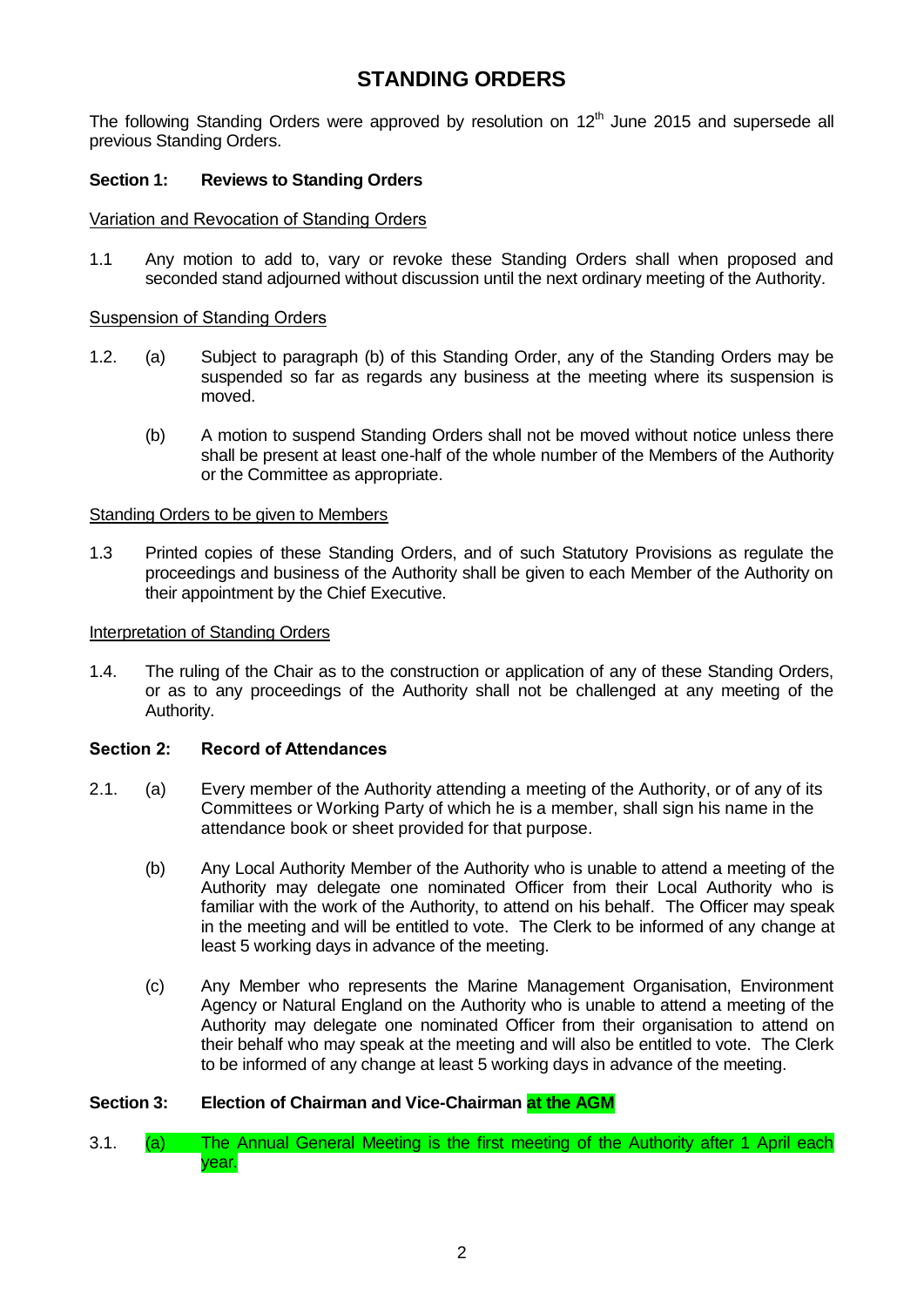- (b) The Chairman and Vice Chairman of the Authority shall be appointed by the Members at each AGM. The CEO will invite nominations from all members in advance of the AGM and inform members of nominations 7 days in advance of the meeting.
- (c) The Chairman shall, unless he resigns or becomes disqualified, continue in office until his successor becomes entitled to act as Chairman.
- (d) Subject to any Standing Orders made by the Authority anything authorised or required to be done by, or before the Chairman may be done by, or before the Vice-Chairman.

# Chairman of Meeting

- 3.2. (a) the Chairman shall, if present, Chair meetings of the Authority. If absent, the Vice Chairman shall Chair the meeting
	- (b) If the Chairman and Vice-Chairman of the Authority are absent from a meeting of the Authority then another Member of the Authority chosen by the Members present shall preside.

### **Section 4: Meetings of the full Authority**

- 4.1 (a) The annual meeting of the Authority and other meetings of the Authority shall be held at such places on such dates and at such times as may be fixed by the Authority.
	- (b) A special meeting may be called at any time by the Chairman of the Authority.
	- (c) The Chairman must call a special meeting within 7 days when presented with a written request signed by seven Members.
	- (d) Failure to call a properly requested special meeting entitles any five Members to call a special meeting of the Authority.

### **Section 5: Quorum for a meeting of the full Authority**

- 5.1 (a) A quorum shall be  $25\%$  (rounded up) of the number of appointed members at least one of whom shall be a council member and at least one a general member.
	- (b) If during any meeting of the Authority the Chairman finds that there is not a quorum present the meeting shall be adjourned and business not transacted shall be deferred to the next meeting

### **Section 6: Notice of Meetings**

- 6.1. (a) The Notice of meeting and agenda shall be sent to Members at least 7 days in advance.
	- (b) Failure to send the notice to any Member shall not affect the validity of a meeting.
	- (c) Except for urgent matters raised in accordance with Standing Orders no business shall be transacted at a meeting of the Authority other than that specified in the notice and agenda.

### **Section 7: Rules of procedure for ordinary meetings of the full Authority or Committees**

### Order of Business

- 7.1 The order of business at every meeting shall be:-
	- (a) If necessary appoint a Chairman.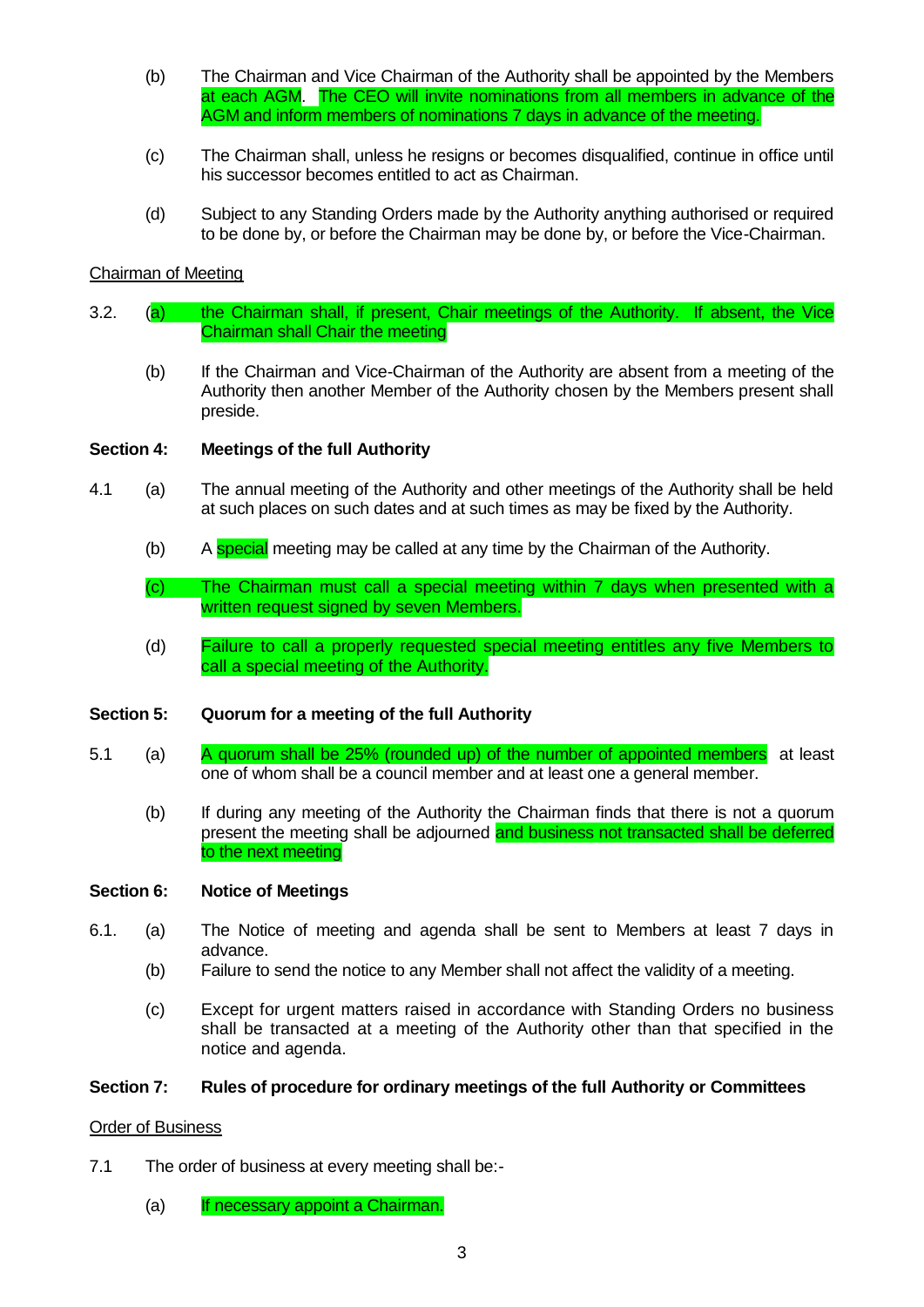- (b) Chairman's Announcements.
- (c) Approve minutes of previous meeting(s) as a correct record.
- (d) Statutory business eg byelaw making.
- (e) Matters arising from previous meeting(s).
- (f) Consider reports, minutes and recommendations of Committees.
- (g) The order of business may be varied at the Chairman's discretion and with the approval of members or by a motion moved, seconded and approved by members.

### Notices of Motion

- 7.2 (a) Notices of agenda items for discussion other than *items* which under Standing Order No. 7.3 may be moved without notice, shall be given in writing or by email, showing the names of the Member or Members raising the matter at least 10 days before the next meeting of the Authority, to the office of the Chief Executive by whom it shall be dated, and added to the next agenda in the order in which it is received.
	- (b) The CEO shall set out in the notice of every meeting of the Authority all items received under 7.2(a) in the order in which they have been received.
	- (c) If an *item in the notice* of meeting is not raised at the meeting either by a Member who gave notice thereof or by some other Member on his behalf it shall, unless postponed by consent of the Authority be treated as withdrawn and shall not be **raised again** without fresh notice.
	- (d) If the subject matter of any  $\frac{1}{2}$  item in the notice is within the remit of a Committee it shall, upon being **proposed** and seconded, be referred without discussion to such Committee as the Authority may determine, for consideration and report. Provided that the Chairman may, if he considers it convenient and conducive to the despatch of business, allow the motion to be dealt with at the meeting at which it is brought forward.

Scope of **Items included in the notice of meeting** 

(e) Every **item** shall be relevant to some matter in relation to which the Authority has powers or duties.

# Agenda items and amendments which may be moved without notice

- 7.3 The following *items* may be moved without notice:-
	- (a) Appointment of a Chairman of the meeting.
	- $(b)$  Items relating to the accuracy of the minutes.
	- (c) Remission to a Committee.
	- (d) Appointment of a Committee to report on an item in the notice of meeting.
	- (e) Adoption of reports and recommendations of **Sub-**Committees or Officers and any consequent resolutions.
	- (f) Vote of No Confidence in Chairman or other Member
	- (g) Extending the time limit for speeches.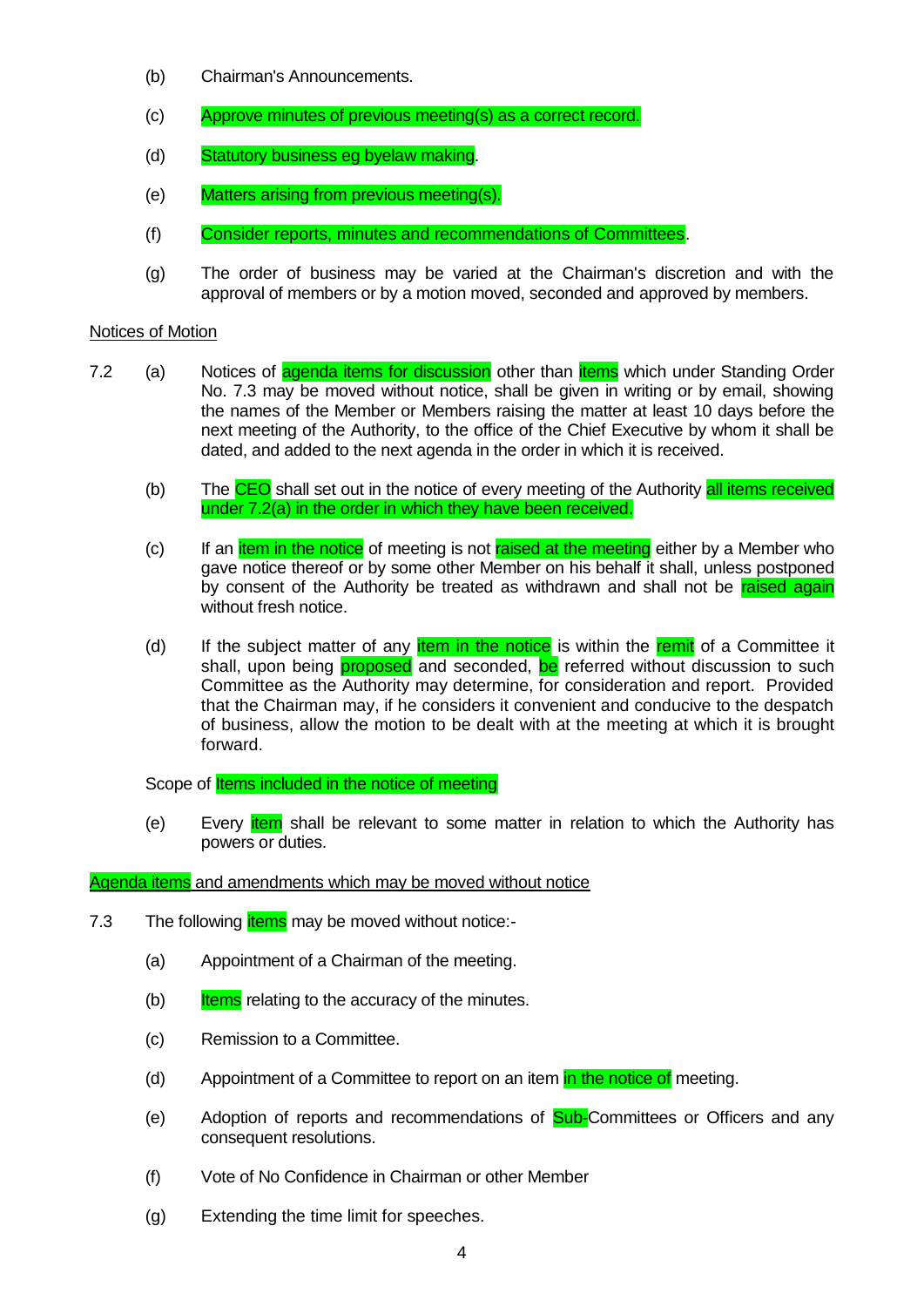- (h) Amendments to motions in the notice of meeting.
- (i) That the Authority proceed to the next business.
- (j) That the question be now put to a vote.
- (k) That the debate be now adjourned.
- (l) That the Authority do now adjourn.
- (m) Suspending Standing Orders, in accordance with Standing Order No. 1.2

(n) That a meeting or agenda item be heard in closed session.

- (o) That a Member be heard
- (p) That a Member named under Standing Order No. 7.9 be not further heard or do leave the meeting.
- (q) Inviting a Member to remain under Standing Order No. 10.1 (Pecuniary Interest).

### Questions

- 7.4. (a) Every question shall be put and answered without discussion, but the Member to whom a question has been put may decline to answer.
	- (b) An answer may take the form of:-
		- (i) a direct oral answer; or
		- (ii) a reference to **a report or** publication; or
		- (iii) a written answer after the meeting circulated to Members.

### **Minutes**

- 7.5 (a) Minutes of the proceedings of a meeting shall be drafted for approval at the next meeting of the Authority when the Chair shall put the question "that the minutes of the last meeting of the Authority be approved as a correct record".
	- (c) No discussion shall take place upon the minutes, except upon their accuracy, and any question of their accuracy shall be raised **immediately.** If no such question is raised, or if it is raised, and discussed to the satisfaction of the meeting, the minutes shall be approved.

### Rules of debate for committee meetings

- 7.7 Motions and amendments
	- (a) A motion or amendment shall not be discussed unless it has been proposed and seconded, and unless notice has already been given in accordance with Standing Order No. 7.2 it shall, if required by the Chairman, be put into writing and handed to the Chairman before it is further discussed or put to the meeting.

Only one Member to speak at a time.

(c) A Member when speaking shall address the Chair. If two or more Members wish to speak, the Chairman shall call on one to speak; and take the others in turn. While a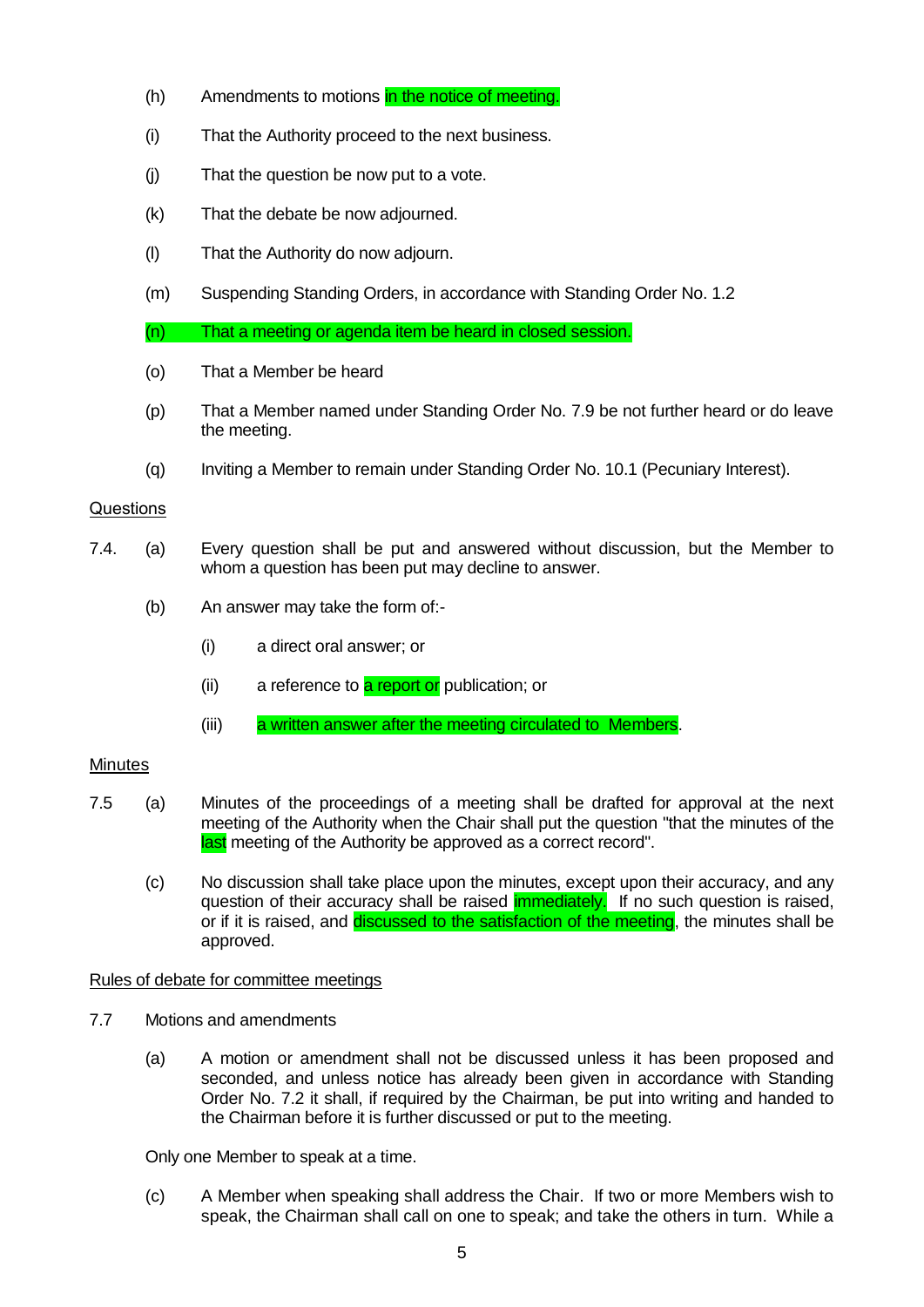Member is speaking the other Members shall remain seated unless rising to a point of order or in personal explanation.

Content and length of speeches

(d) A Member shall direct his speech to the question under discussion or to a personal explanation or to a point of order. No speech shall exceed five minutes in the case of a mover of a motion, and three minutes in all other cases except by consent of the Authority.

When a Member may speak again

- (e) A Member who has spoken on any **item** shall not speak again whilst it is the subject of debate, except:-
	- (i) to speak once on an amendment proposed by another Member;
	- (ii) if the item has been amended since he last spoke, to **propose** a further amendment;
	- (iii) if his first speech was on an amendment **proposed** by another Member, to speak on the main issue, whether or not the amendment on which he spoke was carried;
	- $(iv)$  in exercise of a right of reply given by paragraph  $(k)$  of this Standing Order;
	- (v) on a point of order;
	- (vi) by way of personal explanation.

Amendments to **items** 

- $(f)$  An amendment must be relevant to the item and shall either:-
	- (i) refer a subject of debate to a Sub-Committee for consideration or reconsideration;
	- (ii) to leave out, insert or add words; but such omission, insertion or addition of words shall not have the effect of reversing the motion before the Authority.
- (g) Only one amendment may be moved and discussed at a time and no further amendment shall be moved until the amendment under discussion has been disposed of.

Provided that the Chairman may permit two or more amendments to be discussed (but not voted on) together if circumstances suggest that this course would facilitate the proper conduct of the Authority's business.

- (h) If an amendment be lost, other amendments may be moved on the original *item*. If an amendment be carried, the **item** as amended shall take the place of the original **item** and shall become the **item** upon which any further amendment may be moved.
- (i) A Member may with the consent of the Committee:-
	- (i) alter an item of which notice was given, or
	- (ii) with the consent of the seconder alter an item which was moved, if (in either case) the alteration is one which could be made as an amendment hereto.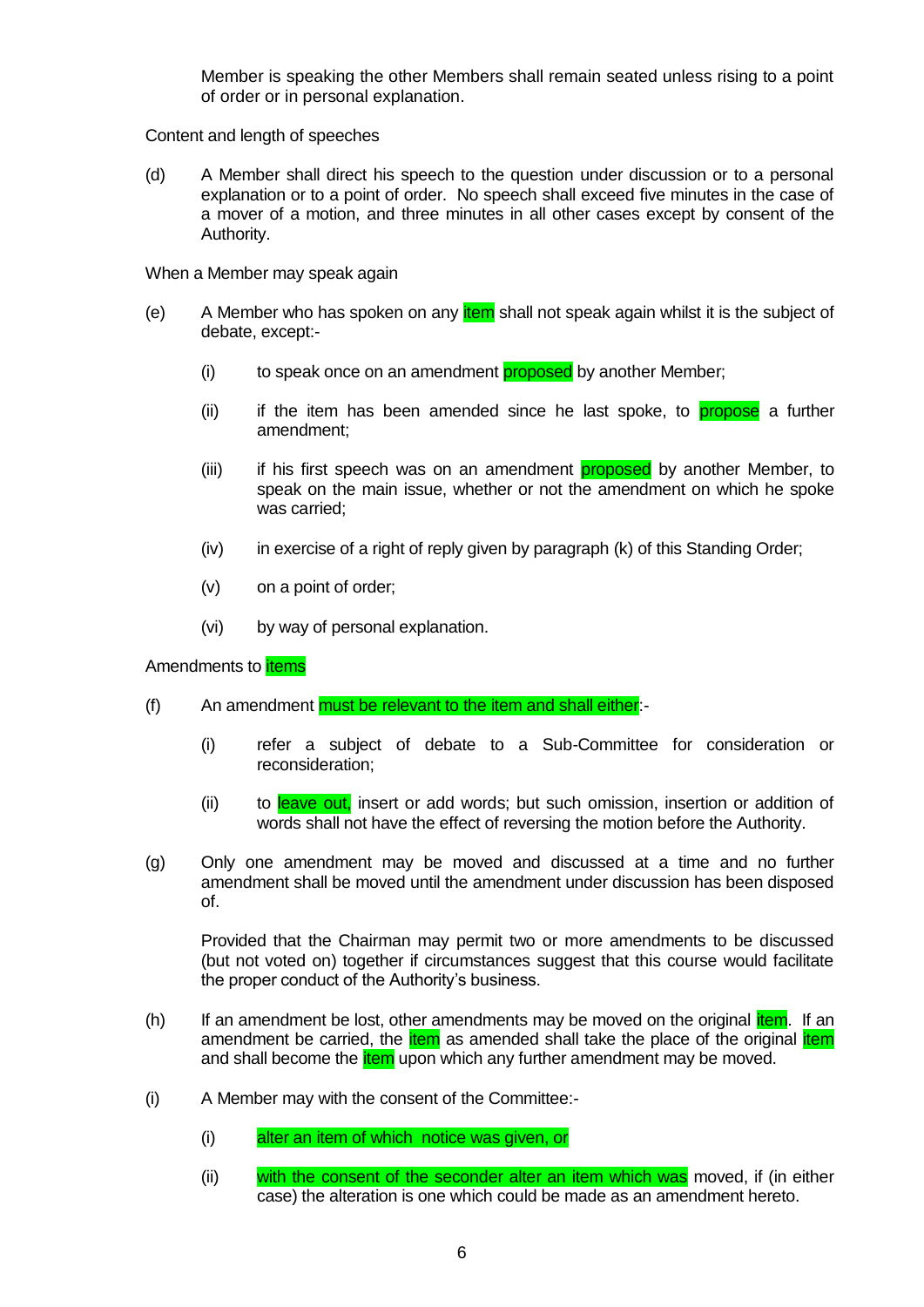# Withdrawal of motion

(j) An item or amendment may be withdrawn by the proposer with the consent of the seconder and of the Authority. No Member may speak upon it after the proposer has asked permission for its withdrawal, unless such permission shall have been refused.

# Right of reply

 $(k)$  The **proposer** of an item has a right to reply at the close of the debate on the item, immediately before it is put to the vote. If an amendment is **proposed the proposer** of the original motion shall also have a right of reply at the close of the debate on the amendment and shall not otherwise speak on the amendment. The proposer of the amendment shall have no right of reply to the debate on his amendment.

### Items which may be proposed during debate

- (I) When an  $\frac{1}{x}$  is under debate no other  $\frac{1}{x}$  shall be proposed except the following:-
	- $(i)$  to amend the  $i$ tem;
	- (ii) to adjourn the meeting;
	- (iii) to adjourn the debate;
	- (iv) to proceed to the next business;
	- $(v)$  that the question be now put to a vote;
	- (vi) that a Member be heard
	- (vii) that a Member be not further heard;
	- (viii) by the Chairman under Standing Order No. 7.9 that a member do leave the meeting;

### (ix) to exclude the public.

### Closure motions

- (m) A Member may **propose** at the conclusion of a speech of another Member, "That the Authority proceed to the next business", "That the question be now put to a vote", "That the previous question be voted", "That the debate be now adjourned", or "That the Authority do now adjourn", on the seconding of which the Chairman shall proceed as follows:-
	- (i) on a **proposal** to proceed to the next business: unless of the opinion the matter before the meeting has been insufficiently discussed, the Chairman shall first give the proposer of the original motion a right of reply and then put to the vote the **proposal** to proceed to next business;
	- (ii) on a motion that the question be now put to a vote; unless of the opinion the matter before the meeting has been insufficiently discussed, the Chairman shall first put to the vote the motion that the question be now put, and if it is passed then give the **original proposer** a right of reply under sub-paragraph (k) of this Standing Order before putting the proposal to the vote;
	- (iii) on a motion to move previous question:  $\frac{1}{\pi}$  Chairman shall say "the previous question has been **proposed**" as a point of order. If of the opinion the matter has been sufficiently discussed the Chairman will accept the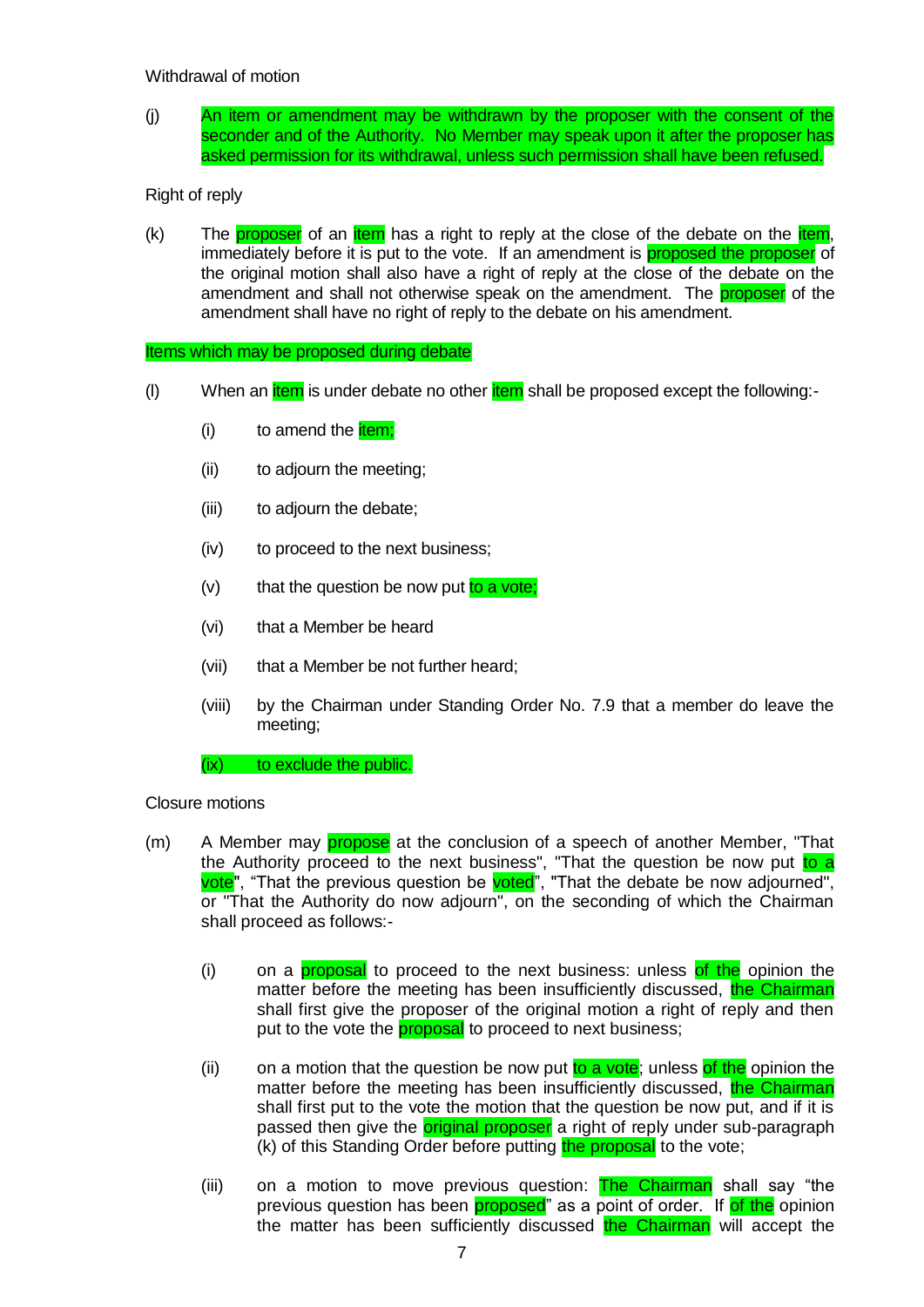point of order. The meeting then moves immediately to a vote on the question that was being discussed. On a vote of 'yes' to the point of order the question goes immediately to the vote. On a vote of 'no' the Chairman proceeds immediately to the next item of business.

 $(iv)$  on a motion to adjourn the debate or the meeting: if of the opinion the matter before the meeting has not been sufficiently discussed and cannot reasonably be discussed on that occasion the Chairman shall put the adjournment motion to the vote without giving the mover of the original motion a right of reply .

### Points of order

(n) A Member may rise on a point of order or in personal explanation, and shall be entitled to be heard forthwith. A point of order shall relate only to an alleged breach of a Standing Order or Statutory Provision and the Member shall specify the Standing Order or Statutory Provision and the way in which it has been broken. A personal explanation shall be confined to some material part of a former speech which may appear to have been misunderstood in the present debate.

### Chairman's ruling

(o) The ruling of the Chairman on a point of order or on the admissibility of a personal explanation shall not be open to discussion.

Respect for the Chair

(p) Whenever the Chairman speaks during a debate a Member then speaking shall stop and the Authority shall be silent.

Vote of no confidence in the Chairman or another Member

(q) The Chairman stops business and calls on the Chief Executive. The Chief Executive asks if there are 3 or more Members present who would support the motion. If so the Chief Executive shall put a motion "that this meeting has confidence in the Chairman". A vote is then taken.

### Motions affecting persons employed by the Authority

7.8. If any question arises at a meeting of the Authority (or any Committee of the Authority to which the Local Government Act, 1972 (as amended) applies) relating to a particular employee, former employee or applicant to become an employee of, or a particular officeholder, or applicant to become an office-holder under the Authority, such question shall not be the subject of discussion until the Authority or Committee, as the case may be, has decided whether the power or exclusion of the public under Section 100 of the Local Government Act, 1972 (as amended) shall be exercised.

### Disorderly conduct by members

7.9 (a) If at a meeting, any Member of the Authority, in the opinion of the Chairman, misconducts themselves by persistently disregarding the ruling of the Chair, or by behaving irregularly, improperly or offensively, or by wilfully obstructing the business of Authority, the Chairman or any other Member may move "That the Member named be not further heard", and the motion if seconded shall be put and determined without discussion.

Continuing misconduct by a named Member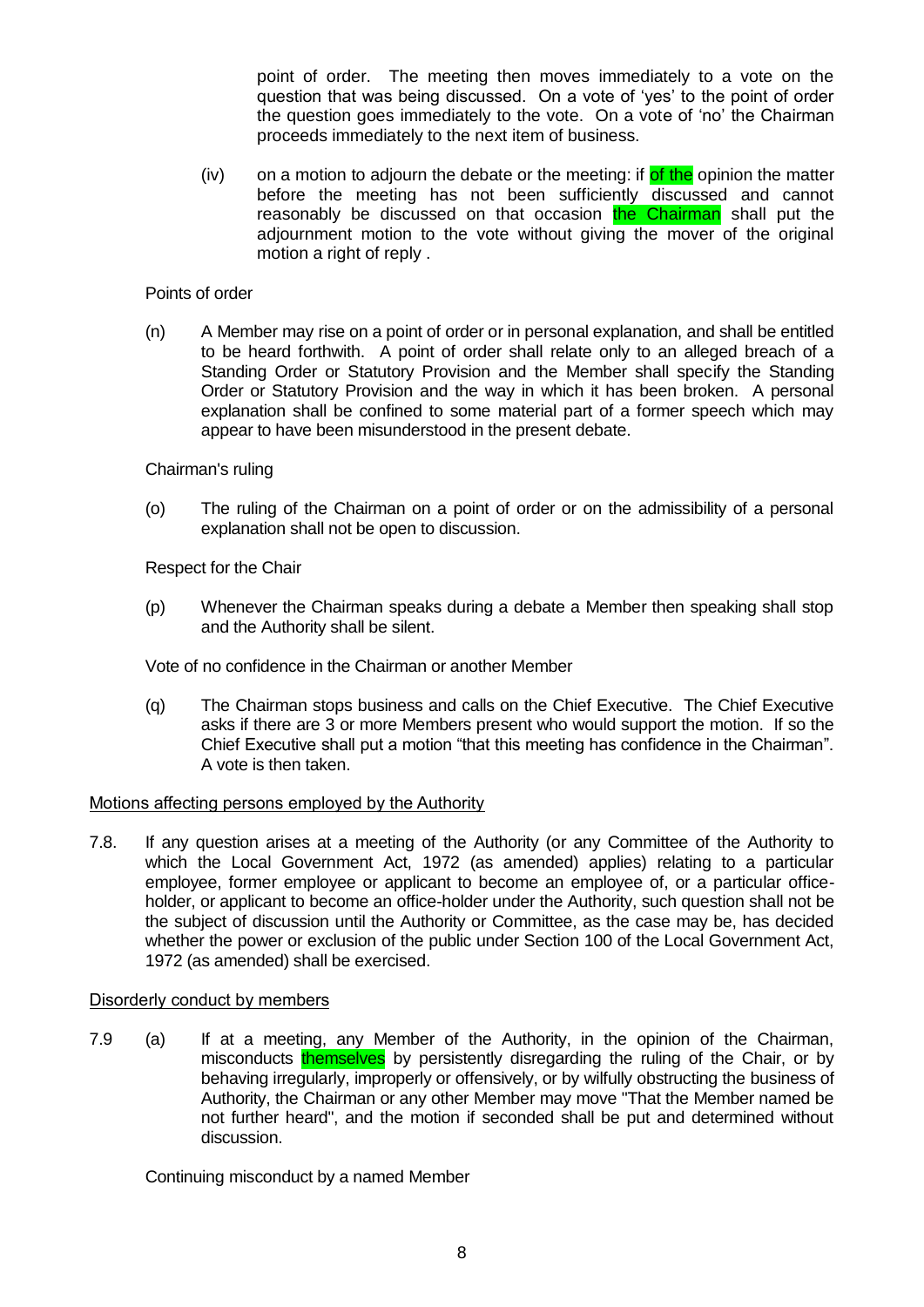(b) If the Member named continues misconduct after **censure** under the foregoing paragraph the Chairman shall:-

EITHER propose "That the Member named do leave the meeting" (in which case the proposal shall be put to a vote and determined without seconding or discussion);

OR adjourn the meeting of the Authority for such period as the Chairman considers expedient.

General disturbance

1. In the event of general disturbance, which in the opinion of the Chairman renders the orderly dispatch of business impossible, the Chairman may, without question, adjourn the meeting for such period as he/she considers expedient.

### Rescission of preceding resolution

7.10 No **proposal** to rescind any resolution passed within the preceding six months, and no proposal or amendment to the same effect as one which has been rejected within the preceding six months, shall be proposed unless the notice thereof given in pursuance of Standing Order No. 7.2 bears the names of at least one-third of the Members of the Authority, it shall not be open to any Member to propose a similar motion within a further period of six months.

Provided that this Standing Order shall not apply to motions moved in pursuance of a recommendation of a Sub-Committee

#### Voting

- 7.11 (a) The mode of voting at meetings of the Authority shall be by show of hands: provided that on the requisition of any Member of the Authority made before the vote is taken (and supported by 8 other members who signify their support by raising their hands) the voting on any question shall be by roll-call and shall be recorded so as to show how each Member present and voting gave his vote. The name of any Member present and not voting shall also be recorded.
	- (b) Subject to those provisions in the case of an equality of votes the person presiding at the meeting shall have a second or casting vote.

### **Section 8: Committees of the North Western IFCA**

#### Appointment of Committees

8.1 The Authority may at the AGM appoint Committees and may at any time appoint other Committees deemed necessary. The Authority may at any time dissolve a Committee or alter its membership

#### Ex-officio membership of Committees

8.2 The Chairman and Vice-Chairman are ex-officio members of every committee of the Authority. In respect of the Finance Committee if the Chairman and Vice-Chairman are non-Local Authority appointees they shall be non-voting members.

### Constitution of Committees

8.3 (a) The CEO shall send out a summons to all Committee meetings 7 days in advance setting out the business to be considered. No business other than that set out in the summons shall be considered at that meeting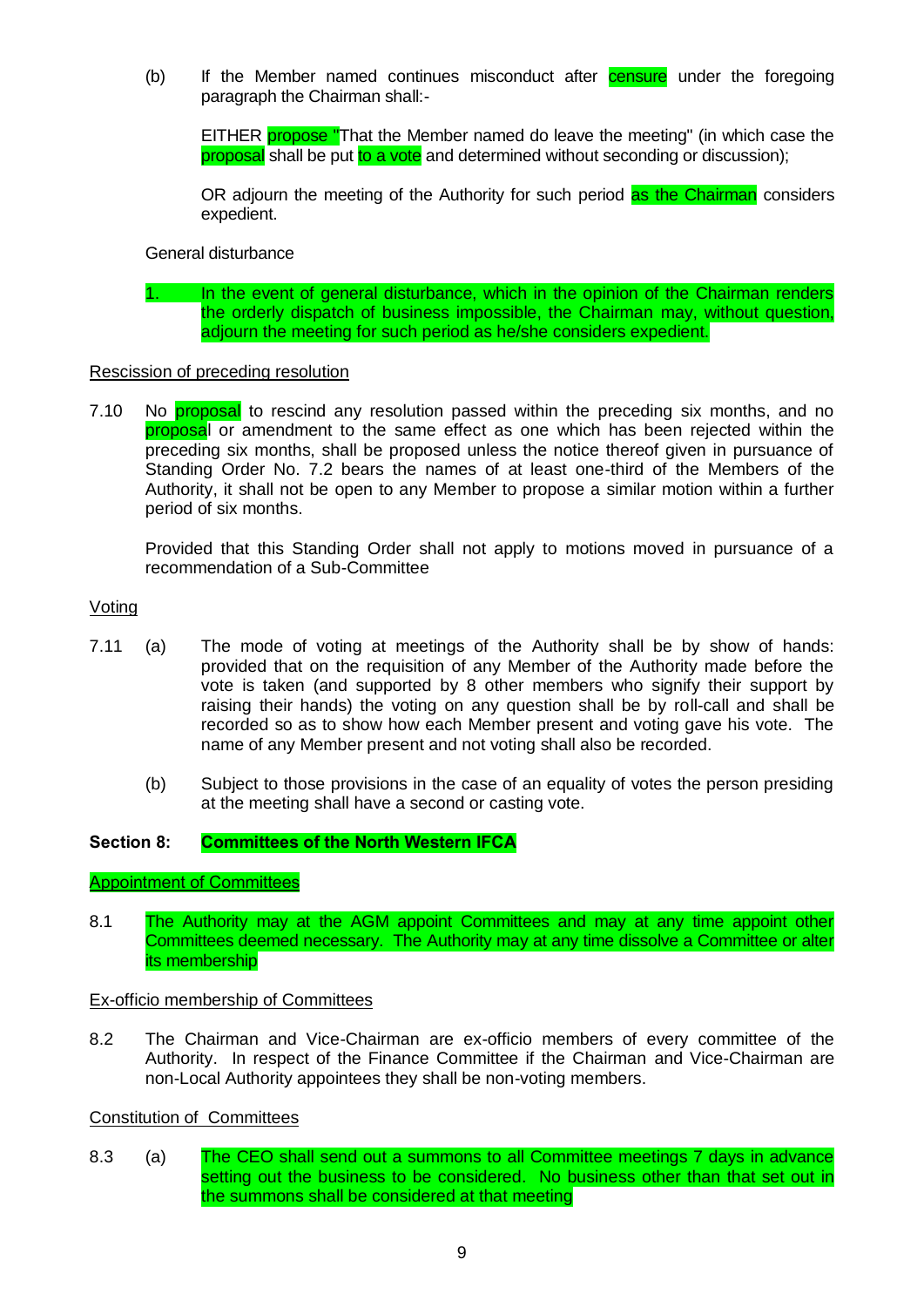The following Committees shall be the Standing Committees of the Authority and shall consist of the number of Members (exclusive of Chairman and Vice-Chairman of the Authority) specified at paragraphs (b), (c), and (d) of this Standing Order.

The **Authority or Committees** can take decisions by correspondence including using email. All relevant members of the Authority or its Committees must be given the opportunity to contribute to decisions taken by correspondence.

(b) The Finance Committee shall have 10 members comprising all Local Authority appointees. It shall consider all matters arising under the financial regulations and have plenary powers to set the annual budget and levies. On matters other than the budget and levies it may make recommendations to the Authority or act on urgent matters.

Meetings of the Finance Committee are not open to the public.

(c) The Chairman's Committee shall have 5 members made up of the Chairman, Vice-Chairman, Chairman of the Finance Committee, Chief Executive and Head of Enforcement. It shall consider personnel and **urgent and sensitive** matters and act as the Standards Committee as required. The Chairman shall have the power to appoint additional members if necessary.

This Committee shall have plenary powers to act on urgent matters.

(d) The Technical, Science and Byelaw Committee (TSB) shall have 10 members made up of EA, NE and MMO officer members and 7 MMO and Council appointees. It shall consider technical matters relevant to science and byelaws. TSB shall have plenary powers to act on urgent matters.

The 7 MMO and Council members of TSB are appointed at each AGM following a confidential ballot conducted by the CEO prior to the AGM.

All Authority members may attend TSB and receive papers on request. Non-TSB members must inform the Clerk one week before the meeting. They may not speak or vote at the meetings.

Meetings of the TSB are not open to the public.

# Election of Chairman and Vice-Chairman of Committee

8.4 Every Committee shall, at its first meeting after each AGM before proceeding to any other business, elect a Chairman for the year. In the absence from a meeting of the Chairman and Vice-Chairman a Chairman for that meeting may be appointed from amongst the Members present.

### Special meetings of Committees

8.5 The Chairman of a Committee or the Chairman of the Authority may call a special meeting of a Committee at any time. A special meeting shall also be called on the requisition of a quarter (minimum 3) of the members (rounded up) of the Committee, delivered in writing to the CEO.

### Quorum of Sub-Committees

8.6 Except where authorised by the Authority, business shall not be transacted at a meeting of any Committee unless at least one quarter (rounded up) of the members (minimum 3) of the Committee is present.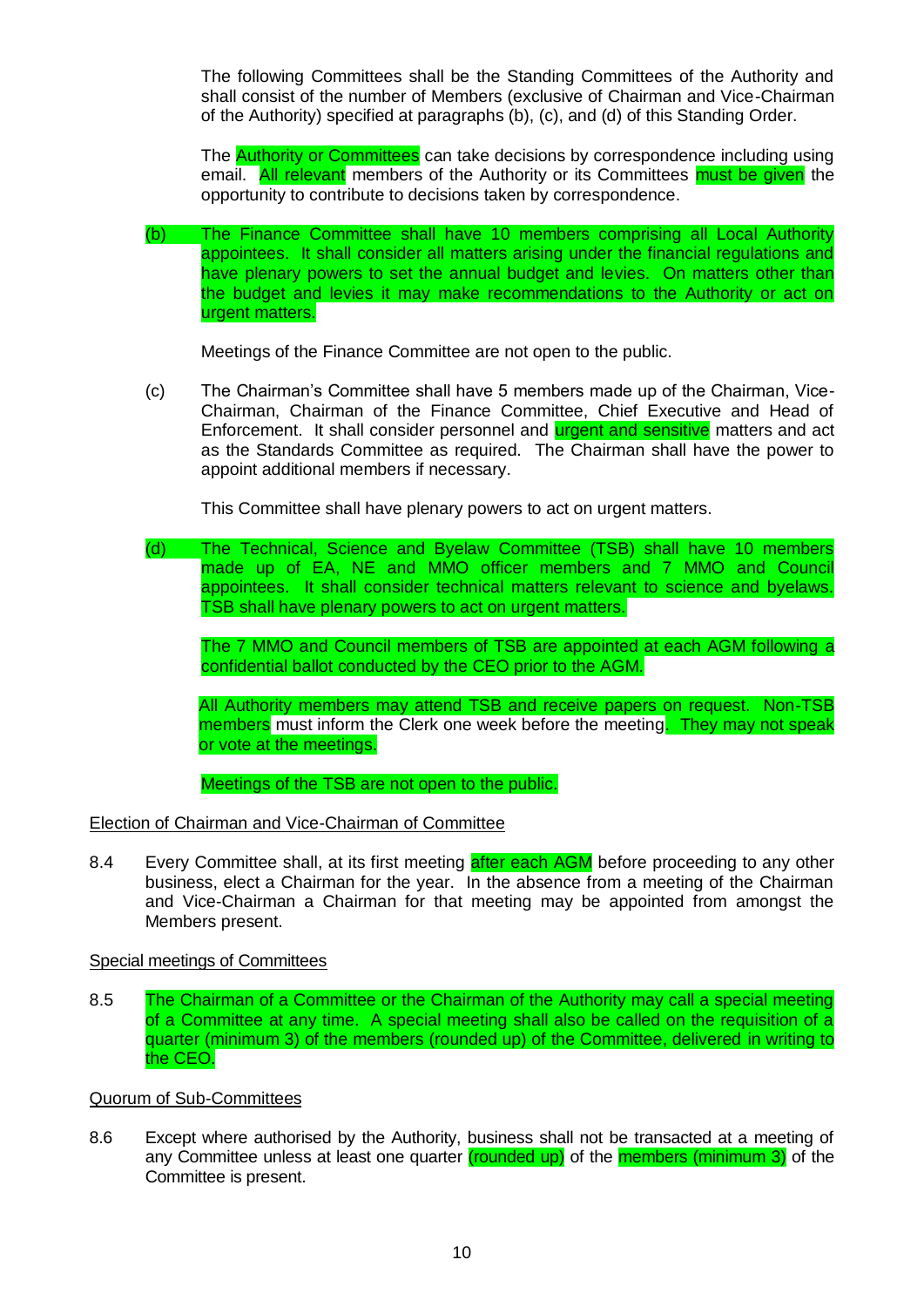# Voting in Committees

8.7 Voting at a meeting of a Committee shall be by a show of hands.

# Standing Orders to apply to Sub-Committees

8.8 The Standing Orders of the Authority apply to Sub-Committee meetings.

# Proposer of item may attend Sub-Committee

8.9 A Member of the Authority who has **proposed an item** which has been referred to any Committee shall have notice of the meeting of the Committee at which *item* will be considered. The proposer may attend the meeting and have an opportunity of explaining the motion.

# **Section 9: Participation in meetings by members of the public**

# Questions from members of the public

- 9.1 (a) Subject to these Standing Orders members of the public may ask questions at meetings of the Authority at the discretion of the Chairman.
	- (b) Notice of questions must be given to the Clerk by post or email 2 clear working days before the day of the meeting. Each question must give the name and address of the questioner. Copies of all questions will be tabled for members and made available to the public attending the meeting. Written questions shall be limited to a maximum of 50 words. Rejected questions will include reasons for rejection.
	- (c) No person or organisation may submit more than three questions to any one meeting.
	- (d) The Chairman will invite the questioner to put the question to the NWIFCA. If the questioner is unable to be present they may ask the Chairman to put the question on their behalf.
	- (e) The right for a member of the public to speak at any meeting of the NWIFCA shall be at the sole discretion of the Chairman. Questions shall be relevant to agenda items and matters raised at that meeting. Members of the public shall not be permitted to vote.
	- (f) The Chairman has authority to terminate any question from the public if he/she considers it is not relevant to the subject matter of the agenda or the speaker is becoming abusive or disruptive.
	- (g) Public speaking will be limited to 3 minutes per speaker and a total of 10 minutes unless the Chairman agrees a longer period.

# Disturbance by members of the public

9.2 If a member of the public interrupts the proceedings at any meeting the Chairman shall warn that person. If the interruption continues the Chairman shall order removal of the person from the meeting room. In case of a general disturbance in any part of the meeting room open to the public, the Chairman shall order that part to be cleared. If sufficiently serious, the Chairman may suspend the meeting.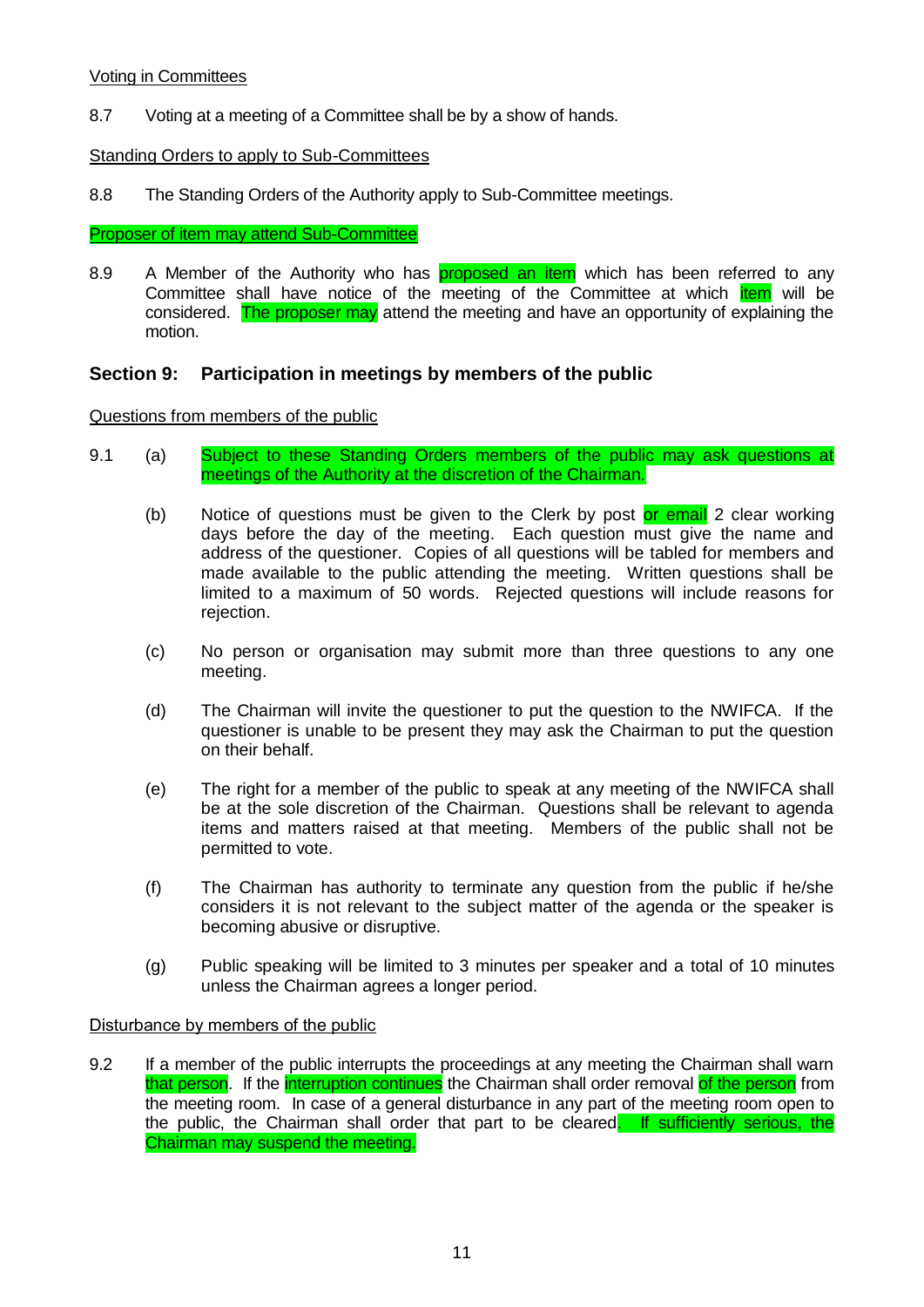# **Section 10: Pecuniary Interests of members**

10.1 At the start of any Authority or Committee meeting, members must declare any pecuniary interest within the meaning of Section 30 of the Localism Act 2011 in any scheduled business

Any Member having any such pecuniary interest is not be permitted to vote on that business unless:

- (a) The Authority has given them dispensation to vote in accordance with the Code of Conduct attached to these Standing Orders.
- (b) The matter is under consideration by the Authority as part of the report for information and is not subject to a decision by the Authority.

### Interest of Officers in Contracts

10.2 The Chief Executive shall record particulars of any Notice given by an Officer of the Authority under Section 117 of the Local Government Act, 1972 (as amended) of a pecuniary interest in a contract, and details shall be open during office hours to the inspection by any Member of the Authority.

### **Section 11: Staff Establishment and filling of vacancies**

- 11.1. (a) The Authority shall from time to time determine the establishment of the Authority. No new office shall be created except with the agreement of the Authority.
	- (b) All vacancies to be filled in offices under the Authority not being temporary posts, unless they are to be filled by promotion or transfer, shall be publicly advertised except where the Authority otherwise determine.

Provided that where, within six months of the filling of a vacancy which has been publicly advertised, a similar vacancy occurs, the Authority may recommend to appoint one of the former applicants.

(d) Where a vacancy has not been appointed the Authority may, if they think fit, appoint and fix the remuneration of some person to carry on temporarily the duties of the office until a successor is appointed.

### Canvassing of and recommendations by members

- 11.2 (a) Canvassing of Members of the Authority for any appointment under the Authority shall disqualify the candidate concerned for that appointment. The purport of this paragraph of this Standing Order shall be included in every advertisement inviting applications for appointments or in any form of application.
	- (b) A Member of the Authority shall not solicit for any person any appointment under the Authority, but this shall not preclude a Member from giving a written testimonial of a candidate's ability, experience, or character for submission to the Authority with an application for appointment.

### Relatives of members or officers

11.3 (a) A candidate for any appointment under the Authority who knows that he is related to any Member or Officer of the Authority shall, when making application, disclose that relationship to the CEO. A candidate who fails to disclose such a relationship shall be disqualified for the appointment and if appointed shall be liable to dismissal without notice. Every Member and Officer of the Authority shall disclose to the CEO any relationship known to him to exist between himself and any person whom he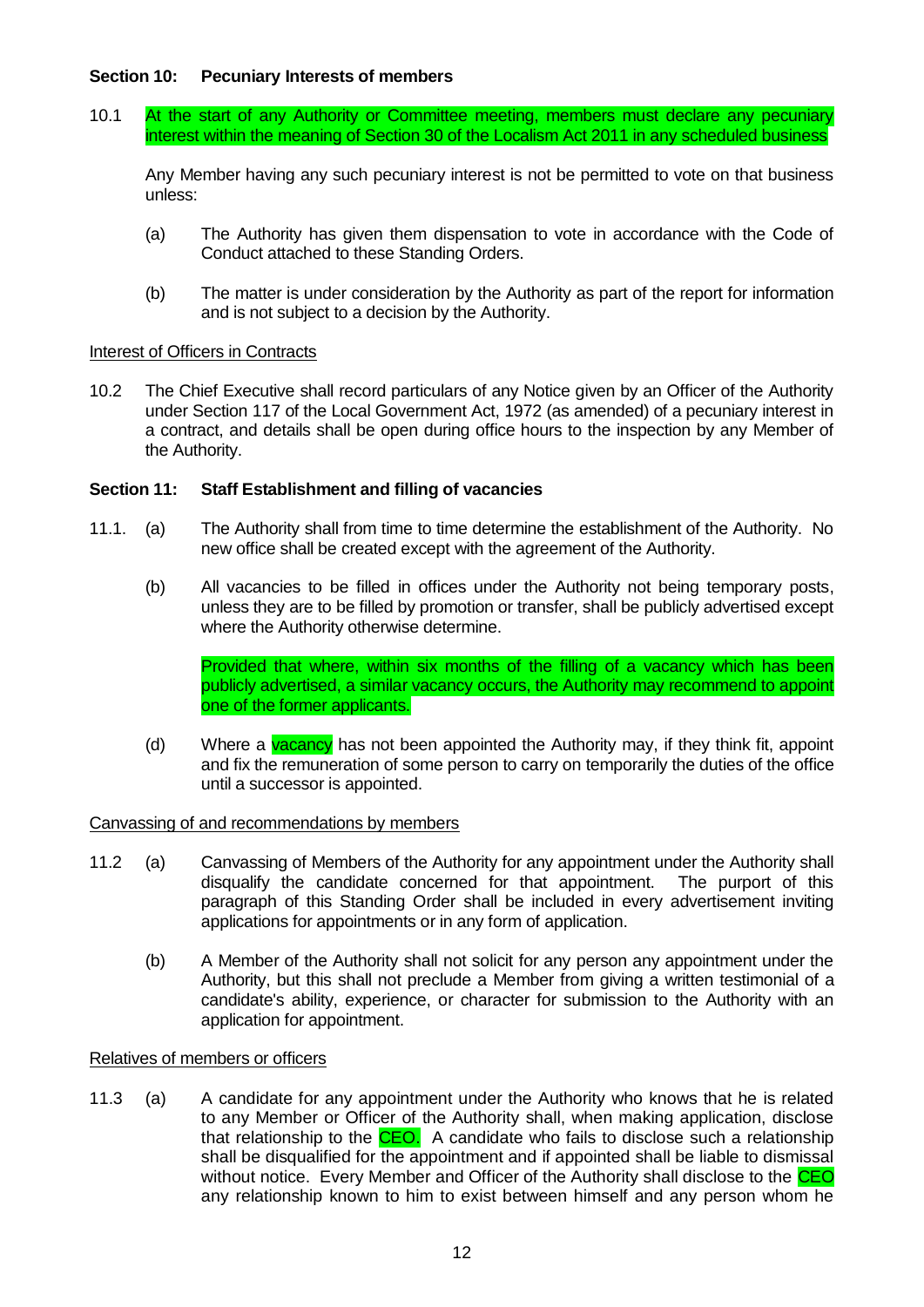knows is a candidate for an appointment under the Authority. The **CEO** shall report to the Authority or to the appropriate Committee any such disclosure made to him.

- (b) The purport of this Standing Order shall be included in any form of application.
- (c) For the purpose of this Standing Order "Officer" means any officer under the Authority so designated by the Authority and persons shall be deemed to be related if they are husband and wife or if either of them or the spouse of either of them is the son or daughter or grandson or granddaughter or brother or sister or nephew or niece of the other, or of the spouse of the other.

### **Section 12: Financial Administration**

- 12.1. (a) Every member of a Committee and Officers of the Authority shall conform with the financial arrangements made by the Authority under the provisions of Section 151 of the Local Government Act 1972.
	- (b) The Financial Regulations of the Authority as provided at Chapter 2 of this Constitution shall apply.

### **Section 13: Freedom of Information (FOI)**

13.1. The Authority will publish a publication scheme as required under the FOI Act 2000.

### **Section 14: Authentication of documents for legal proceedings**

14.1 Where any document will be a necessary step in legal proceedings on behalf of the Authority it shall be signed by the CEO unless any enactment otherwise requires or authorises, or the Authority gives the necessary authority to some other person for the purpose of such proceedings.

# **Section 15: Inspection of Premises, etc.**

15.1 Unless specifically authorised to do so by the Authority or a Committee, a Member of the Authority shall not issue any order respecting any works which are being carried out by or on behalf of the Authority or claim by virtue of his membership of the Authority any right to inspect or to enter upon premises which the Authority has have the power or duty to inspect or duty to inspect or enter.

### **Section 16: Acting with the Authority of the NWIFCA**

16.1 In all cases members of the Authority should not hold themselves out to be acting with the authority of the NWIFCA unless they have the authority to do so. Such acts would include use of the Authority logo on non-Authority communications and attending meetings as a member unless attendance is sanctioned by the Authority"

Reviewed and approved by NWIFCA resolution 12<sup>th</sup> June 2015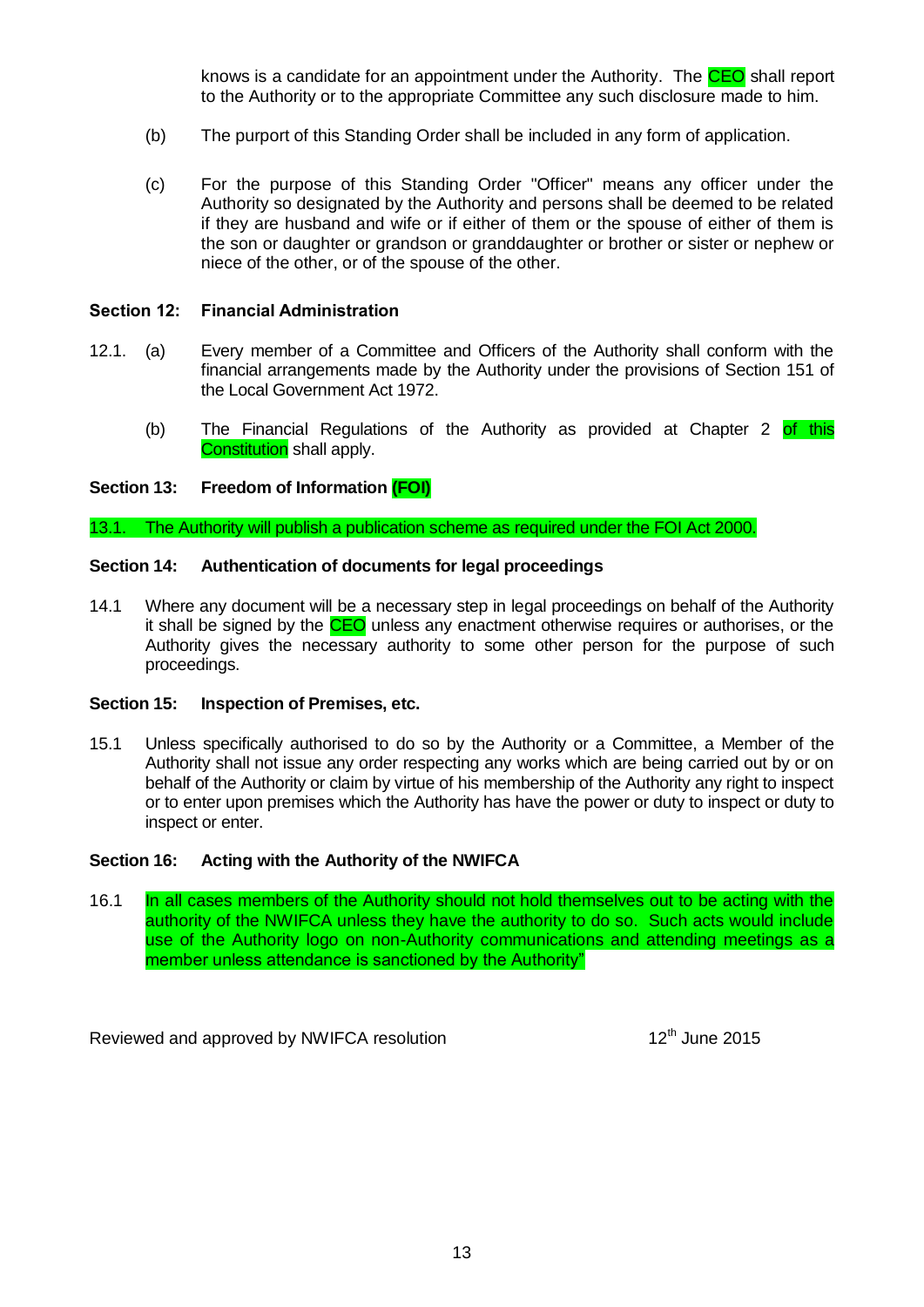# **CHAPTER 2 Financial Regulations**

| Paragraph | 1   | General                                  | Page 16 |
|-----------|-----|------------------------------------------|---------|
|           | 2.  | <b>Annual Estimates (Budget)</b>         | Page 17 |
|           | 3.  | <b>Budgetary Control</b>                 | Page 17 |
|           | 4.  | <b>Accounts and Audit Commission</b>     | Page 17 |
|           | 5.  | Banking Arrangements and Cheques Page 18 |         |
|           | 6.  | <b>Payment of Accounts</b>               | Page 18 |
|           | 7.  | <b>Payment of Salaries</b>               | Page 18 |
|           | 8.  | Investments                              | Page 18 |
|           | 9.  | Income                                   | Page 19 |
|           | 10. | Orders                                   | Page 19 |
|           | 11. | Contracts                                | Page 19 |
|           | 12. | Assets                                   | Page 20 |
|           | 13. | Insurance                                | Page 21 |
|           | 14. | <b>Risk Management</b>                   | Page 21 |
|           | 15. | Members' Expenses                        | Page 21 |
|           | 16. | <b>Revision of Financial Regulations</b> | Page 21 |
|           |     |                                          |         |

# **FINANCIAL REGULATIONS – ANNEX A**

The following Financial Regulations were approved by resolution at a meeting of the Authority held on 12<sup>th</sup> June 2015 and supersede all previous Financial Regulations.

# **GENERAL**

- 1. These Financial Regulations should be read in conjunction with the Standing Orders of the Authority.
- 2. These financial regulations govern the conduct of financial management by the Authority and may only be amended or varied by resolution of the Authority. The Authority is responsible in law for ensuring that its financial management is adequate and effective and that it has a sound system of financial control.
- 3. The Responsible Financial Officer (RFO) shall be the Chief Executive Officer (CEO) or an officer or member of the Authority nominated by the CEO. The RFO acting under the policy direction of the Authority shall administer the Authority's financial affairs in accordance with proper practices. The RFO shall be responsible for the production of financial management information. The RFO shall determine on behalf of the Authority its accounting records, and accounting control systems. The RFO shall ensure that the accounting control systems are observed and that the accounting records of the Authority are maintained and kept up to date in accordance with proper practices. In any cases where financial irregularity is suspected, the Chairman of the Authority and the Internal Auditor should be informed.
- 4. The Authority shall conduct a review annually of the effectiveness of its system of internal control which shall be in accordance with proper practices.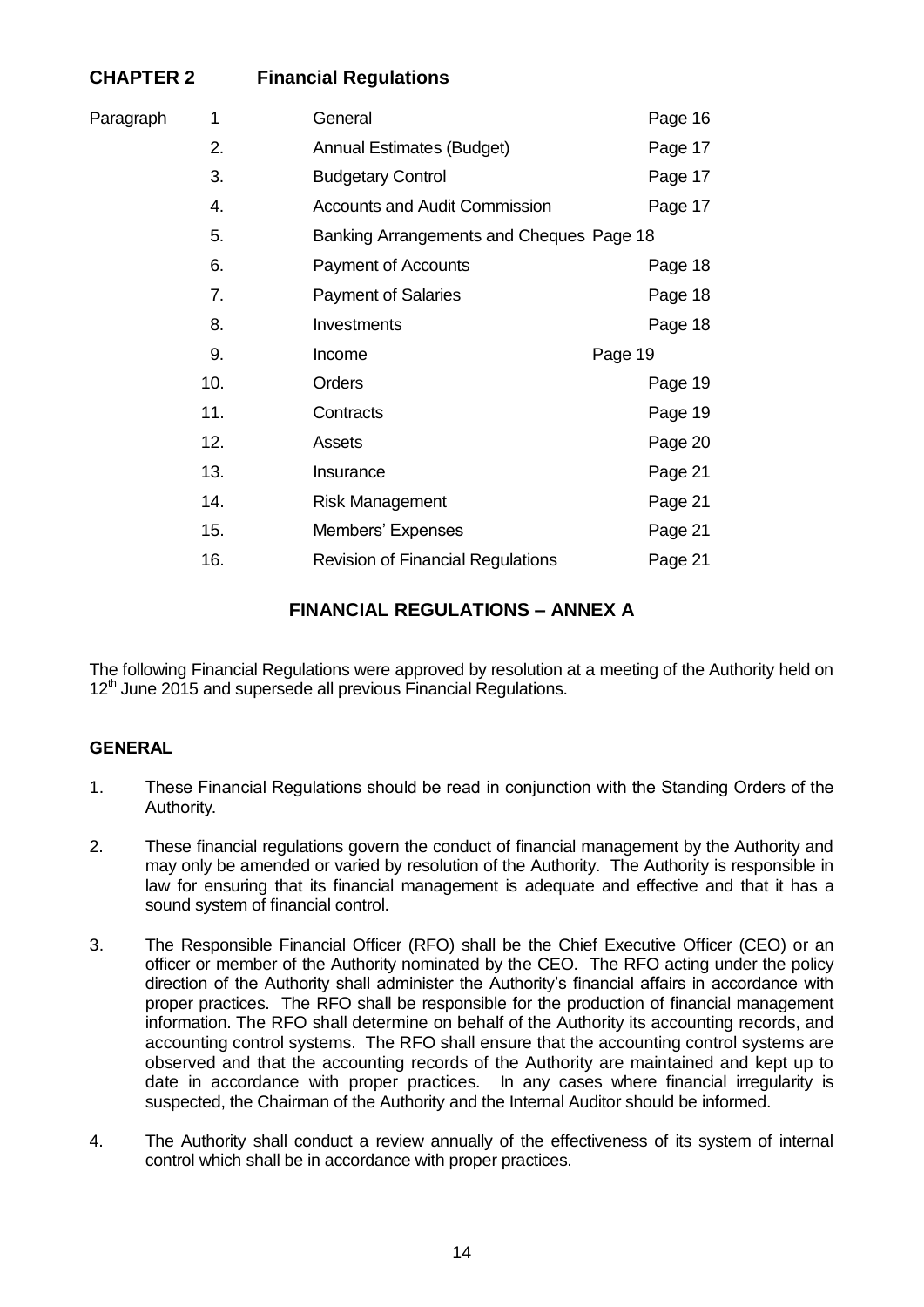# **ANNUAL ESTIMATES (BUDGET)**

- 5. Detailed estimates of all receipts and payments including the use of reserves and all sources of funding for the year shall be prepared each year by the RFO in the form of a budget to be considered by the Authority.
- 6. The Finance Sub-Committee shall review the budget and make a recommendation to the Authority not later than the end of January each year on the Precept to be levied for the ensuing financial year.
- 7. All expenses incurred by the Authority within the agreed budgets are to be met by the relevant councils.
- 8. The annual budgets shall form the basis of financial control for the ensuing year.

# **BUDGETARY CONTROL**

- 9. At each meeting of the Authority the RFO shall report on the financial position.
- 10. The RFO shall regularly provide the Authority with a budget review reporting on the receipts and payments to date under each major head of the budget, comparing actual expenditure to the appropriate date against that planned as shown in the budget.
- 11. Expenditure on revenue items may be incurred up to the amounts approved under the major budget heads in the approved budget.
- 12. Adjustments may be made between major budget heads, as follows: up to £10,000, with the approval of the Chairman of the Finance Sub-Committee; and up to £30,000, with the approval of the Finance Sub-Committee.
- 13. Expenditure not provided for in the budget may be approved by a majority vote of Finance Sub-Committee.
- 14. The RFO may incur expenditure on behalf of the Authority which is necessary to carry out any repair replacement or other work which is of such urgency that it must be done at once, whether or not there is any budgetary provision for the expenditure, subject to a limit of £10,000.
- 15. In these financial regulations 'major budget heads' shall refer to following: Employees, Premises, Transport, Vessel Purchase, Supplies and Services, Corporate.
- 16. Before incurring expenditure of a capital nature exceeding £30,000 the RFO shall supply the Authority or Finance Sub-Committee with a written report showing the estimated cost, the proposed method of financing, and the effect on current and future years.

# **ACCOUNTS AND AUDIT**

- 17. All accounting procedures and financial records of the Authority shall be determined by the RFO in accordance with Accounts and Audit Regulations
- 18. The RFO shall complete the annual financial statements of the Authority as soon as practicable after the end of the financial year and shall submit them and report thereon to the Authority
- 19. The RFO shall complete the Accounts of the Authority and shall submit them for approval and authorisation by the Authority within any required regulatory timescales set by Accounts and Audit Regulations.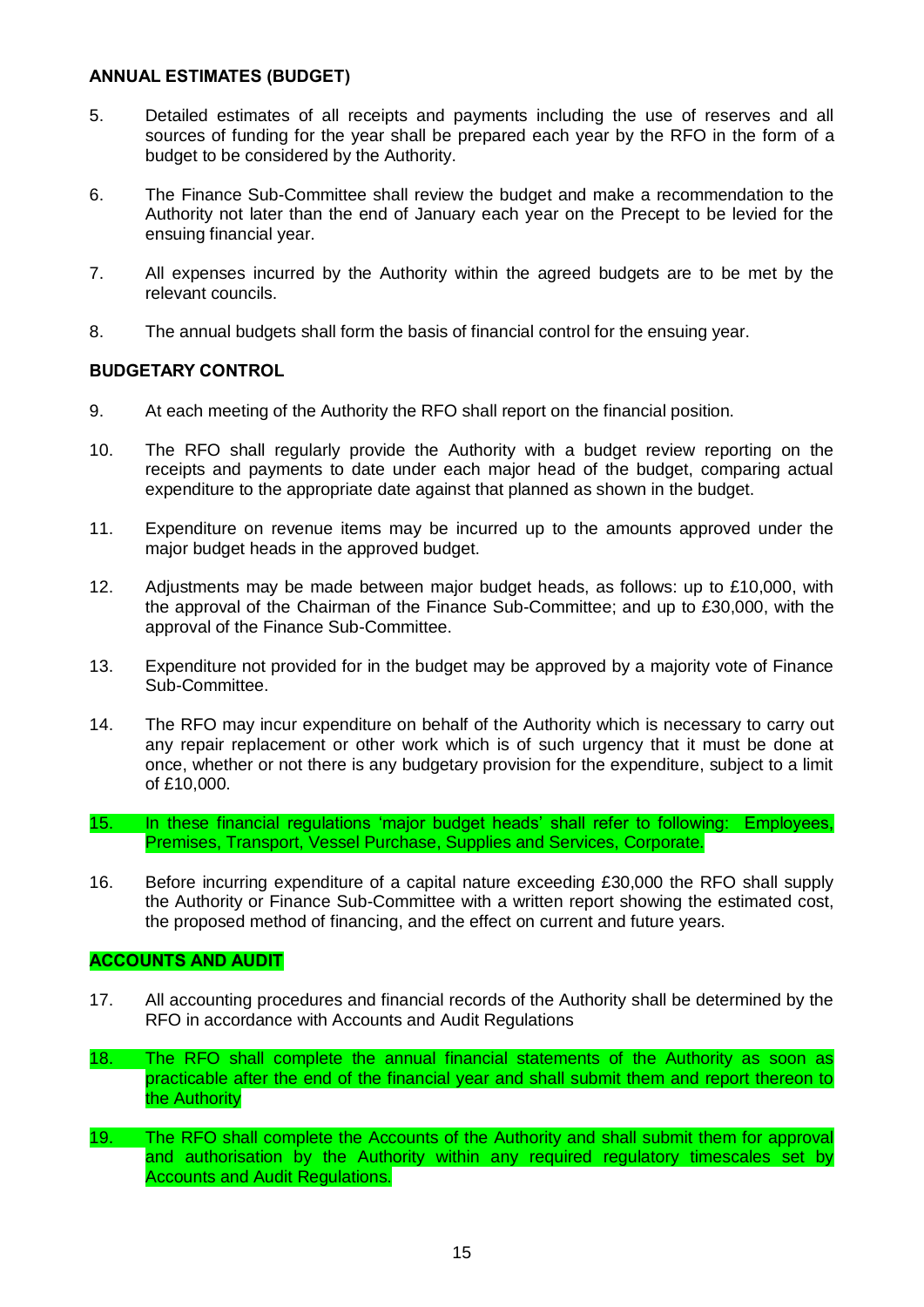20. The RFO shall ensure that there is an adequate and effective system of internal audit of the Authority's financial operations. The RFO shall appoint an Internal Auditor competent and independent of the operations of the Authority to report annually to the Authority in writing. The internal audit procedure will be reviewed annually by the Authority.

# **BANKING ARRANGEMENTS AND CHEQUES**

- 21. The Authority's banking arrangements shall be made by the RFO on behalf of the Authority. A current account shall be maintained at the bank to cover general expenses, salaries and wages. The RFO is also authorised to operate such accounts as are necessary to optimise income from interest bearing accounts.
- 22. All accounts for payment will be entered on schedules to be signed by the RFO.
- 23. Cheques will be signed by any two cheque signatories who shall be appointed by a bank mandate approved by the Authority.
- 24. Any payments over £50,000 shall be countersigned by the Chair of the Authority or of the Finance Sub-Committee.
- 25. Cheques over £50,000 shall be accompanied by written authorisation from a member of the Finance Sub-Committee.
- 26. A bank statement on the Authority's account will be obtained at least once a month. Bank reconciliation will be carried out monthly. All cash and cheques received will be promptly banked.

# **PAYMENT OF ACCOUNTS**

- 27. All payments shall be effected by BACS payment from the Authority's account, by cheque, or direct debit in appropriate cases.
- 28. All invoices for payment shall be examined, verified and certified approved by the officer appointed to this duty by the RFO. The officer responsible shall satisfy him/herself that the work, goods or services to which the invoice relates shall have been received, carried out, examined and approved. The officer appointed by the RFO shall examine invoices in relation to arithmetic accuracy and shall analyse them to the appropriate expenditure heading.
- 31. Payment for utility supplies (energy, telephones and water), rates, fuel, pension contributions and similar recurring expenses may be made by direct debit. These payments will be entered on schedules to be signed by the RFO.

### **PAYMENT OF SALARIES**

- 32. As an employer, the Authority shall make arrangements to meet fully the statutory requirements placed on all employers by PAYE and National Insurance legislation. The payment of all salaries shall be made by the officer appointed by the RFO in accordance with payroll records and the rules of PAYE and National Insurance currently operating
- 33. Payment of salaries and payment of deductions from salary such as may be made for tax, national insurance and pension contributions, may be made by the officer appointed by the RFO in accordance with the payroll records and on the appropriate dates stipulated in employment contracts.

### **INVESTMENTS**

34. All investments of money under the control of the Authority shall be negotiated by the RFO in the name of the Authority.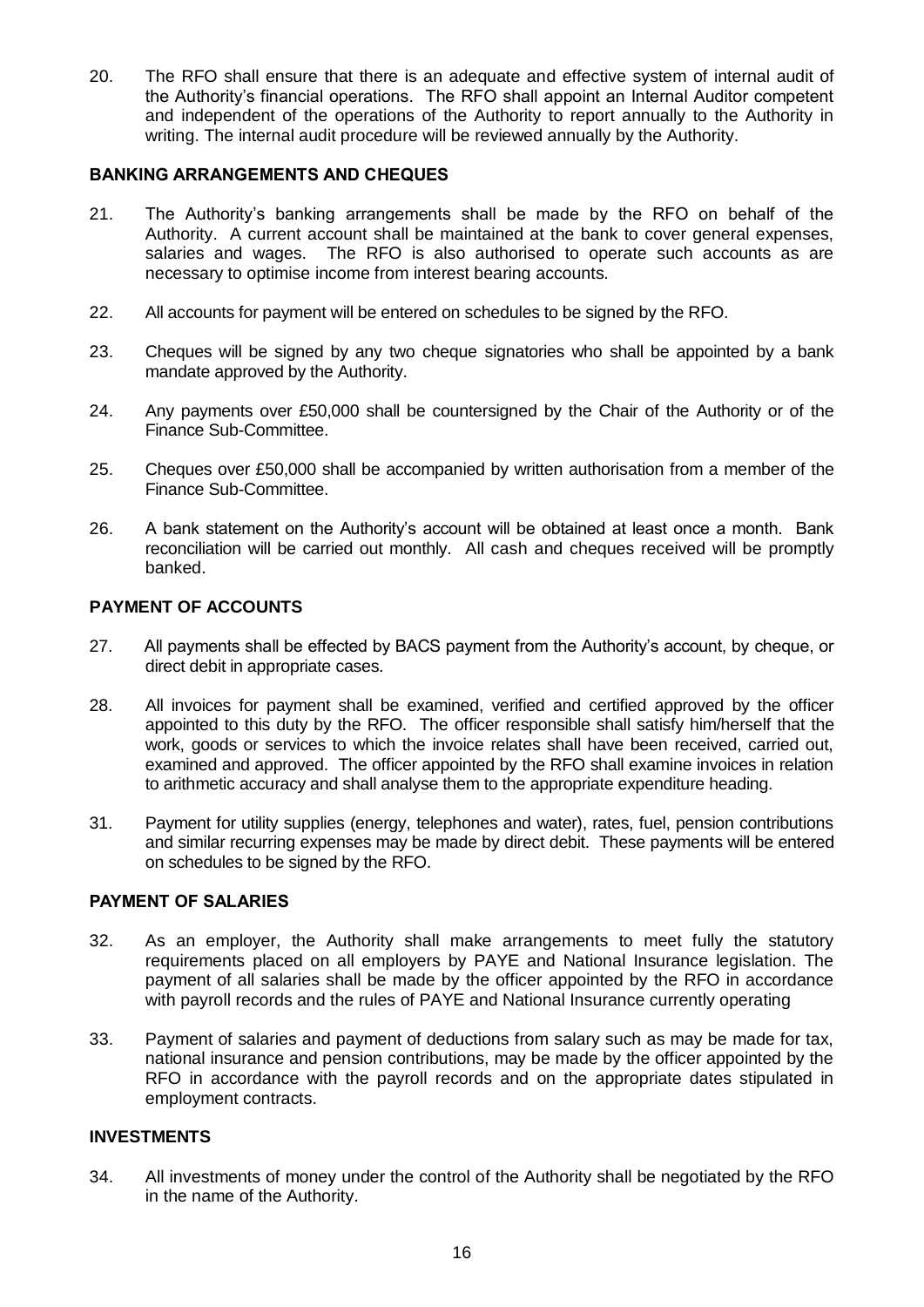35. All investment certificates and other documents relating thereto shall be retained in the custody of the RFO.

# **INCOME**

- 36. The collection of all sums due to the Authority shall be the responsibility of and under the supervision of the RFO.
- 37. The RFO will review all fees and charges where appropriate.
- 38. Any sums found to be irrecoverable and any bad debts shall be reported to the Authority.
- 39. All sums received on behalf of the Authority shall be banked intact as directed by the RFO. In all cases, all receipts shall be deposited with the Authority's bankers with such frequency as the RFO considers necessary.
- 40. The origin of each receipt shall be entered on the paying-in slip.
- 41. Personal cheques shall not be cashed out of money held on behalf of the Authority.
- 42. The officer appointed by the RFO shall promptly complete any VAT Return that is required. Any repayment claim due shall be made at least annually coinciding with the financial year end.

# **ORDERS**

- 43. An official order or letter shall be issued for all work, goods and services unless a formal contract is to be prepared or an official order would be inappropriate.
- 44. Order books shall be controlled by the RFO.
- 45. Orders for the supply of goods or for work to be done shall be issued by nominated Officers in writing on official triplicate forms or an electronic version. One copy will be sent to the supplier wherever possible, another will be sent to the officer appointed by the RFO, and the third copy retained in the order book or on computer. Exceptions to this ordering procedure will be rents, rates, utility and telephone bills, lease payments, maintenance agreements and other similar recurring payments, which will be monitored by the officer appointed by the RFO.
- 46. All members and officers are responsible for obtaining value for money at all times. An officer issuing an official order shall ensure as far as reasonable and practicable that the best available terms are obtained in respect of each transaction.

# **CONTRACTS**

- 47. Procedures as to contracts are laid down as follows:
	- (a) Every contract shall comply with these financial regulations, and no exceptions shall be made otherwise than in an emergency provided that these regulations shall not apply to contracts which relate to items (i) to (vi) below:
		- (i) for the supply of gas, electricity, water, sewerage, telephone, ICT and broadband services;
		- (ii) for specialist services such as are provided by solicitors, accountants, surveyors, ICT and planning consultants;
		- (iii) for work to be executed or goods or materials to be supplied which consists of repairs to or parts for existing machinery or equipment or plant;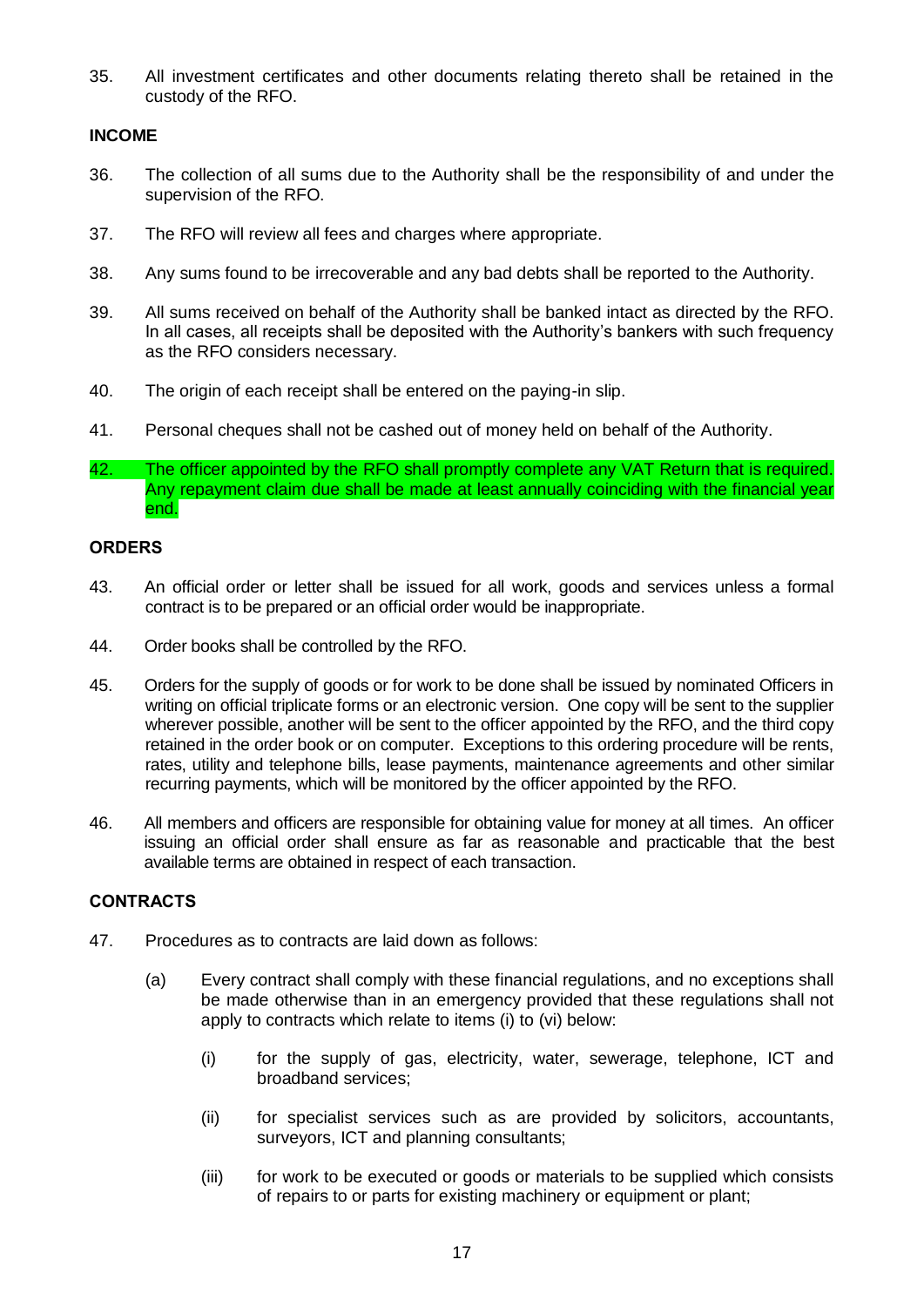- (iv) for work to be executed or goods or materials to be supplied which constitute an extension of an existing contract by the Council;
- (v) for additional audit work of the external Auditor up to an estimated value of £1000 (in excess of this sum the RFO shall act after consultation with the Chairman and Vice Chairman of Authority);
- (vi) for goods or materials proposed to be purchased which are proprietary articles and/or are only sold at a fixed price, or for which there is only one source of supply.
- (b) Where it is intended to enter into a contract exceeding  $£10,000$  in value for the supply of goods or materials or for the execution of works or specialist services other than such goods, materials, works or specialist services as are excepted as set out in paragraph (a) the RFO shall invite tenders from at least three firms.
- (c) When applications are made to waive financial regulations relating to contracts to enable a price to be negotiated without competition the reason shall be embodied in a recommendation to the Authority.
- (d) Such invitation to tender shall state the general nature of the intended contract and the RFO shall obtain the necessary technical assistance to prepare a specification in appropriate cases. The invitation shall in addition state that tenders must be addressed to the RFO in the ordinary course of post. Each tendering firm shall be supplied with a specifically marked envelope in which the tender is to be sealed and remain sealed until the prescribed date for opening tenders for that contract.
- (e) All sealed tenders shall be opened at the same time on the prescribed date by the RFO in the presence of at least one member of Authority.
- (f) If less than three tenders are received for contracts above  $£10,000$  or if all the tenders are identical the Authority may make such arrangements as it thinks fit for procuring the goods or materials or executing the works.
- (g) The Authority shall not be obliged to accept the lowest or any tender, quote or estimate.
- (h) Any invitation to tender issued under this regulation shall contain a statement to the effect that procedures  $\frac{47(b)}{b}$  to  $\frac{47(h)}{h}$  will apply.

# **ASSETS**

- 48. The RFO shall make appropriate arrangements for the custody of all title deeds or assets owned by the Authority. The RFO shall ensure a record is maintained of all assets owned by the Authority, recording the location, extent, plan, reference, purchase details, nature of the interest, tenancies granted, rents payable and purpose for which held in accordance with Accounts and Audit Regulations.
- 49. No asset exceeding  $£20,000$  shall be sold, leased or otherwise disposed of without the authority of the Finance Sub-committee.
- 50. The RFO shall ensure that an appropriate and accurate Register of Assets and Investments is kept up to date. The continued existence of tangible assets shown in the Register shall be verified at least annually, possibly in conjunction with a health and safety inspection of assets.
- 51. The RFO shall ensure that an Inventory of appropriate smaller equipment is also kept and updated annually.